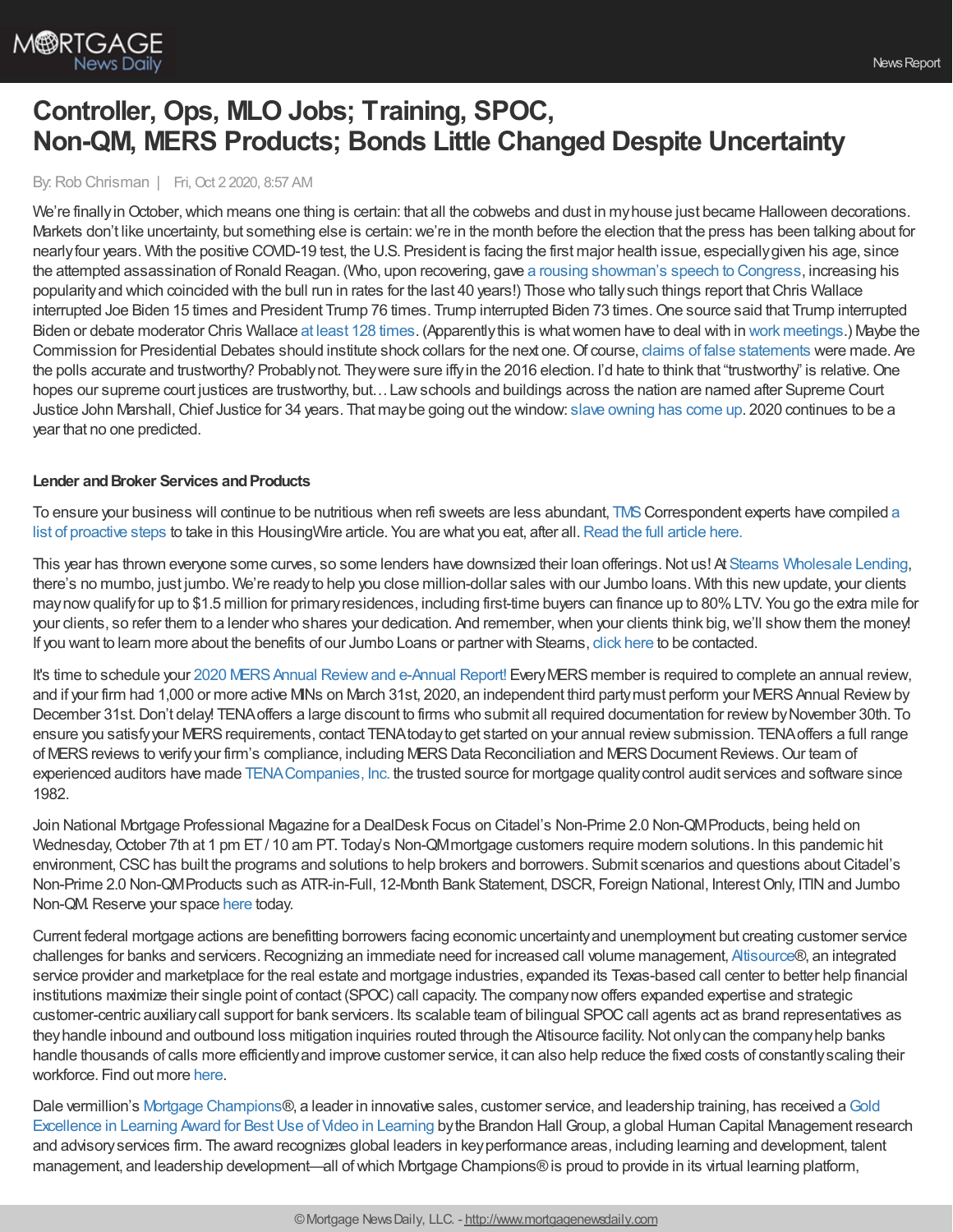

Mortgage Champions Online™. With more than 20 hours of award-winning, on-demand, video-based training, Mortgage Champions is one of the leading external training solutions for lenders. Experience the difference globally-recognized training can make byvisiting [mortgagesalestraining.com/online](https://mortgagesalestraining.com/online) to learn more and schedule a demo.

## **Capital Markets**

Face it: Nearly everybody on Capitol Hill is a fossil. And COVID stats point to the impact on the aged. With whom has the President and First Ladybeen in contact? The chain of command is well known (Mike Pence, Nancy Pelosi, Chuck Grassley, Mike Pompeo) but the market is wondering what will happen in terms of the uncertainty revolving around the debates, the election (determined by states, no the Federal Government), the debates, fiscal talks, the Supreme Court nomination, politicians campaigning everywhere…the list goes on.

So much for myearlyproclamation that volatilityhad reentered the market. After pulling back on Wednesday, Treasuries across the curve ended unchanged and the UMBS30 basis closed slightly tighter by the close on the first day of the new quarter yesterday. It wasn't for lack of headlines, but more so that**markets have beenwaitingallweek for today's payrolls report.**

There were stimulus hopes, and then a waning of stimulus hopes which added to overall uncertaintyin trading (Republicans presented a \$1.62 trillion compromise proposal including more state and local aid and \$400 a week in unemployment insurance, while Democrats reportedlyremain at \$2.2 trillion), a disappointing Personal Income (-2.7%, the worst in three months) and Spending (+1.0%) report for August that was explained by the expiration of enhanced unemployment benefits, though we are now seeing a drop in the personal savings rate, and a PCE Price Index in-line with expectations (0.3% increase) which left the year-over-year increase at roughly 1.5% for the Fed's preferred inflation measurement. It didn't stop there. Initial jobless claims and continuing claims **show just how far we are froma boomingeconomysevenmonths ago**, and more cuts are likelycoming. It should be said that a two-week pause in California's reporting likelyimpacted the comparabilityof this week's data to previous weeks.

Markets also received the release of an underwhelming ISM Manufacturing Index for September (55.4%), which failed to meet expectations as it slipped from August, though the figure remains well above the dividing line between expansion and contraction. Slowbut continued expansion in manufacturing activityis the case. Total construction spending increased 1.4%month-over-month in August and remains up 2.5% year-over-year despite the economic challenges posed by the coronavirus.

The markets are conjecturing about Trump testing positive for COVID, but today's economic calendar, or more specificallythe September payrolls report, is what markets have been looking forward to (it's not that optimistic, in reality) all week. September Nonfarm Payrolls (+661k), Nonfarm Private Payrolls (+877k), Unemployment Rate (7.9%). Later this morning brings August Factory Orders and September Michigan Consumer Sentiment. We receive remarks from two **scheduledFedspeakers:Philadelphia's Harker andMinneapolis'Kashkari.** Today's Desk support is the smallest in over two weeks at \$4.381 billion (for comparison, purchases were \$7.3 billion on Monday) over two operations, starting with \$2.916 billion UMBS30 2%and 2.5%and followed by\$1.465 billionGNII 2%and 2.5%. We begin todaywith Agency MBS prices up a few ticks and the 10-year yielding .66% after closing yesterday at 0.68%.

## **Employment**

["Computershare](https://www.computershareloanservices.com/us) Loan Services is a leader in flexible, scalable mortgage fulfillment services companytransforming day-to-dayoperations for our clients and part of Computershare, a global financial services company powered by 12,000 talented people in 26 countries. Apply todayto join our thriving companyas an Underwriter, Mortgage Processor or Closing Coordinator where you will be empowered to deliver outstanding results and be recognized along the way. Join our Being Purple culture where career &professional growth, a comprehensive reward package, remote-working careers and a passionate group of professionals are waiting to welcome you to the team! We've designed the process to be easy for you - interview with us 24/7 using our digital interview process, talk with a member of our talent acquisition team flexible self-scheduling solution and meet leaders in our business in a virtual interview. Our application to offer is fully digital, fully virtual, and has never been faster!"

NOVA® Home Loans, a large regional \$6B mortgage is looking for a Western Regional Underwriter Manager! NOVA is consistently ranked among the Top 50 Mortgage Lenders in the United States and as one of the Best Places to Work in Arizona and recentlywon the Best Place to Work in Tucson and Best Mortgage Company!NOVAoffers programs that meet our employees' needs for health and wellness, peace of mind, financial security, and provides a comprehensive benefits package to full time employees. The ideal candidate will have five (5) or more years of underwriting, experience managing a team of at least ten (10) Underwriters, strong understanding of Fannie Mae, Freddie Mac, FHA, and other guidelines, DE, VA, and USDA designations are preferred. If interested in joining our growing team, please send your confidential resume to recruiting@novahomeloans.com.

Finance of America Mortgage is proud to be the first to offer Keep Home™ by Framework®, a new spin to Homebuyer Education! Keep